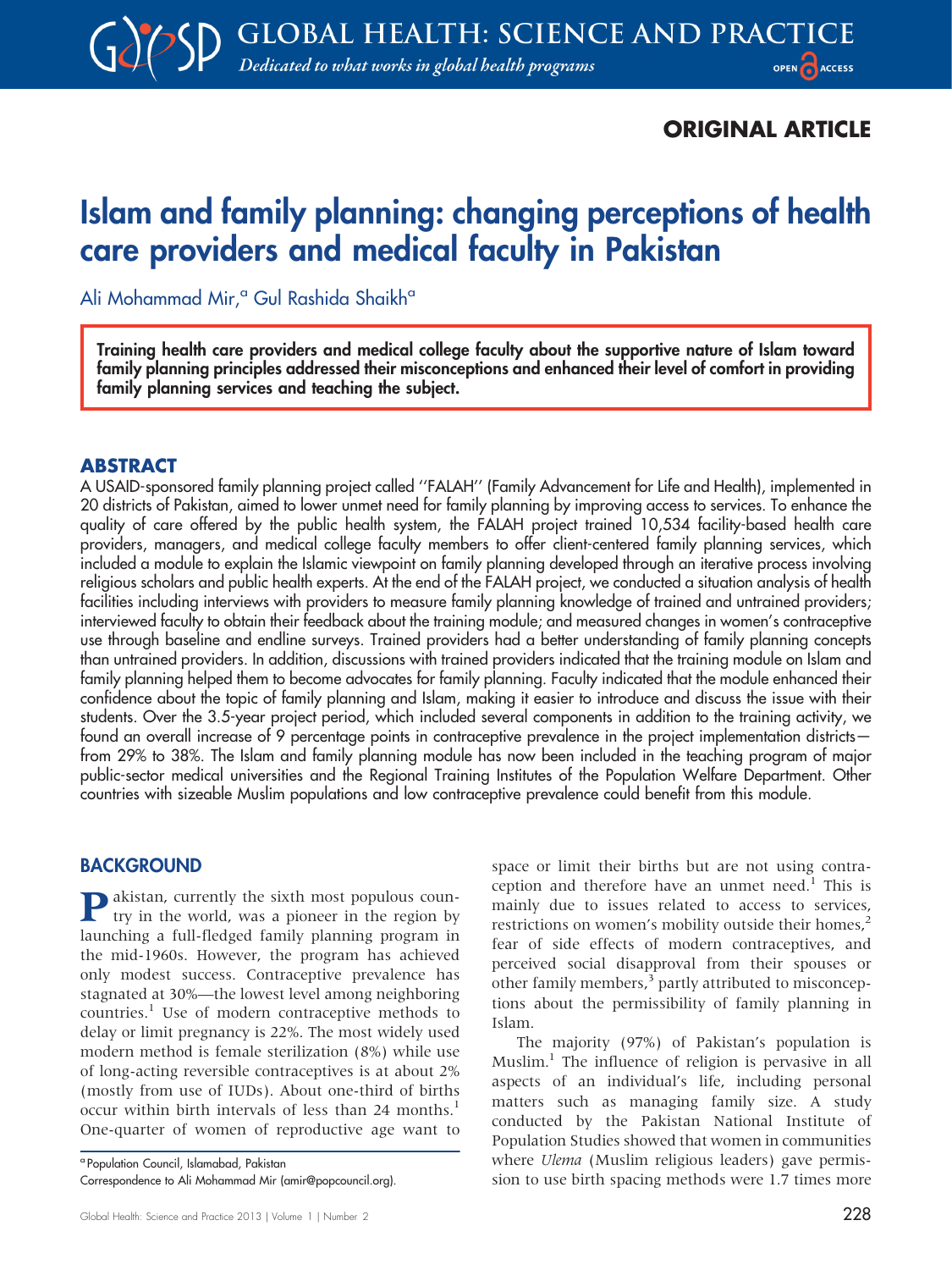likely to use contraceptives than women in communities where Ulema did not allow family planning programs (Odds Ratio  $[OR]=1.704$ , 95% confidence interval  $\text{[CI]}=1.11-2.6$ ;  $P=0.014$ ).<sup>4</sup> A qualitative study in rural Pakistan found that men often cited religion as an important reason for not using contraception,<sup>5</sup> and the Pakistan Demographic and Health Survey reported that 5% of married women do not use contraception due to religious reasons.<sup>1</sup>

Although there has never been any vocal opposition to family planning by religious conservatives in Pakistan, successive governments fearful of a backlash have been cautious in involving religious leaders in family planning activities. This lack of engagement has led to ambiguity in the minds of the public about the acceptability of family planning in Islam.

The rationale for family planning propagated over the years focused primarily on reducing family size to alleviate demographic and economic issues facing the country, which many saw as an infringement by the state to their personal decision-making freedom. Thus, individuals failed to appreciate the direct benefits of family planning on their lives. Information on the health benefits of family planning, which could have influenced the stance of religious leaders, was unfortunately not available to them. It was not until 2006 that a conference of religious leaders was organized to develop religious consensus on the issue.

Between 2007 and 2012, the Population Council in Pakistan, leading a consortium of 7 organizations, implemented a family planning project called ''FALAH'' (Family Advancement for Life and Health), with funding from the U.S. Agency for International Development (USAID). The project aimed to reduce unmet need for family planning by improving access to services in 20 districts of the country.

We repositioned family planning as a health intervention, introducing the concept of ''birth spacing saves lives'' based on the principles of healthy timing and spacing of pregnancies (HTSP) to reduce maternal, newborn, and child mortality and morbidity. To accomplish this, we involved the Department of Health more fully. One obvious advantage of doing so was that the Department of Health has a much larger infrastructure with 14,287 facilities compared with the 2,891 family welfare centers of the Population Welfare Department. We worked to improve the quality of care offered by public-

sector facilities of both departments by ensuring **Religious opposi**that they were well-stocked with an uninter- **tion sometimes** rupted supply of contraceptives and by training can be a deterrent providers to offer client-centered family planning **to contraceptive** services.

A key component of the FALAH project was a behavior change training program for providers and medical college faculty that included modules on (see [supplementary material](http://www.ghspjournal.org/lookup/suppl/doi:10.9745-D-13-00019/-/DCSupplemental)):

- N Instilling a sense of self-worth among the providers and encouraging them to view their work as a social responsibility
- How to communicate with clients on issues related to gender norms and power dynamics at the household level
- Use of the SAHR framework (Salutation, Assessment, Help, Reassurance) for holistically assessing and meeting clients' needs through mutual negotiations
- Enhancing providers' knowledge and skills on contraceptive methods, developed in collaboration with Jhpiego, a technical partner on the FALAH project

We also developed a module on ''The Islamic Viewpoint on Family Planning'' (see [supplemen](http://www.ghspjournal.org/lookup/suppl/doi:10.9745-D-13-00019/-/DCSupplemental)[tary material\)](http://www.ghspjournal.org/lookup/suppl/doi:10.9745-D-13-00019/-/DCSupplemental). In this paper, we describe the rationale and process for developing this particular module. We also include feedback from interviews with faculty and providers about the impact of the training module on their teaching and practice, respectively, as well as results of the FALAH project overall on contraceptive use.

# INTERVENTION DESCRIPTION

# Needs Assessment

We first undertook an extensive needs assessment of medical institutions and colleges to identify areas that needed strengthening in teaching family planning. Our discussions with university vice chancellors and faculty members revealed that, due to a variety of reasons, they did not discuss family planning with their students thoroughly. Among the many weak areas identified, the one highlighted most often was faculty's concern about whether family planning was allowed in Islam.

For this reason, we developed 2 sets of training programs to deliver client-centered family planning services: one to train existing health care providers and the other to train faculty of medical colleges. Both training pro-

# use.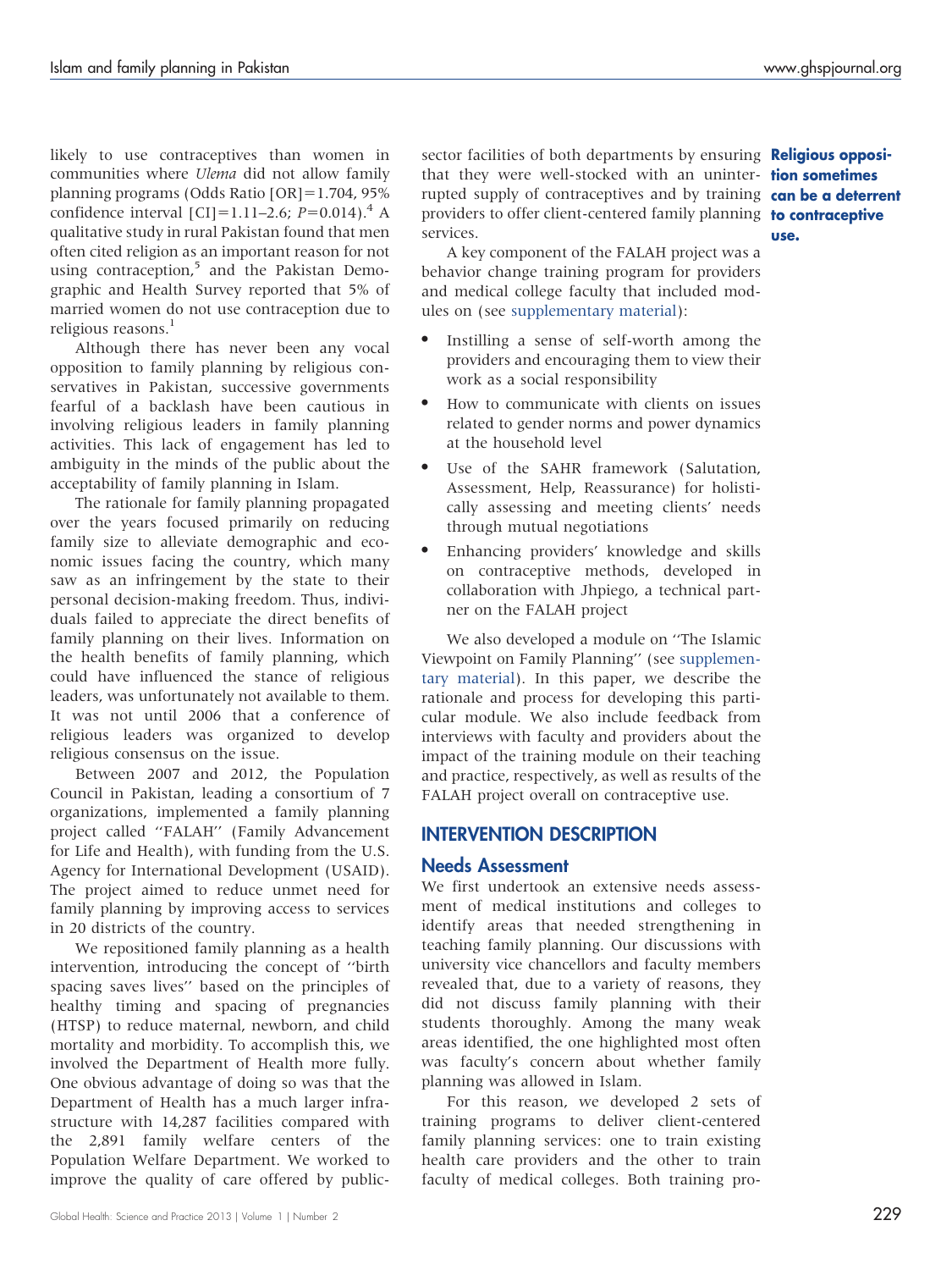grams included the module on Islam and family planning.

### Obtaining Religious Consensus

In 2009, in collaboration with the Ministry of Population Welfare, we sponsored a national seminar entitled ''Involvement of Religious Leaders in the Population Welfare Program.'' We brought together noted Muslim scholars from the 2 major sects in Islam (Sunni and Shia) and the major subsects. The majority of Muslims in the country follow the Sunni Hanafi School of jurisprudence. The Sunnis are further divided into two subsects, the Barelvis and Deobandis.

Muslim scholars in Pakistandeveloped consensus on the permissibility of family planning in Islam.

During the seminar, we deliberated in groups with the scholars about the close scientific link between birth spacing, family size, and maternal and infant health outcomes, especially the relation between birth intervals and infant mortality based on figures available in the 2006–07 Pakistan Demographic and Health Survey and on international evidence.<sup>6–9</sup> The seminar culminated in a consensus report in which the scholars unequivocally agreed that using modern and traditional contraceptive methods to space births was in no way contrary to Islamic teachings, allowing individuals to freely decide upon the number and timing of their children.<sup>10</sup> We later also captured the scholars' views in a short video documentary (in Urdu with English subtitles) entitled Farishton Ne Bhi Poocha (Even the Angels Dared to Ask) (see [http://www.youtube.com/](http://www.youtube.com/watch?v=GBRtZTlZdHU) watch?v=[GBRtZTlZdHU\)](http://www.youtube.com/watch?v=GBRtZTlZdHU).

# Review of Existing Curricula

After the seminar, we reviewed existing curricula and materials on the subject developed in other countries to explore the arguments and explanations that established the permissibility of family planning in Islam. $11-14$  We also studied edicts passed on the subject by the Grand Muftis (chief jurists who interpret Muslim law) of Jordan and Egypt.

After this review, we made a conscious decision to focus primarily on the Quran (the sacred text of Islam) because we believed that people's misconceptions had resulted from an inability to correctly collate and interpret the various verses of the Quran that deal with family responsibility and wellbeing. For instance, some Muslim religious leaders have interpreted that, although family planning is not explicitly prohibited in the Quran, it is not implicitly allowed—that is, that the Quran is silent on the issue.<sup>15</sup> However, an in-depth study of Quranic injunctions reveals that this is not the case.

We also thought that focusing on Quranic teachings would be the most direct approach and difficult for people to contradict, therefore preventing any counterarguments and controversy.

# Introducing the Module

The FALAH project trained 10,534 facility-based health care providers, faculty members of the affiliated colleges of 6 medical universities, and managers and trainers of training institutes of the Population Welfare Department in the 20 project districts.

For the providers' training program, we developed master trainers from the Departments of Health and Population Welfare. These master trainers conducted the step-down trainings in batches consisting of 20 participants each. We oversaw the first iteration of the stepdown trainings. For quality assurance, we made periodic visits to the training sites and provided any necessary feedback to the trainers using a training checklist.

For the faculty training program, the training team directly trained faculty members from the departments of Anatomy, Physiology, Community Medicine, Pharmacology, Pediatrics, and Gynecology and Obstetrics.

The module on Islam and family planning was interactive and encouraged discussion. Participants were asked at the beginning of the training session to list their own and their clients' perceptions about the permissibility of family planning in Islam. Misconceptions ranged from labeling family planning as a conspiracy to limit the size of the Muslim population to equating contraception with infanticide. Trainers used this list to provide counterarguments during the training, to help trainees address their own misconceptions, and to use the same arguments to convince others.

We also asked each participant to complete the following sentence: ''For developing an ideal Islamic society, Muslim citizens should be ." Participants contributed such words as ''strong,'' ''educated,'' ''healthy,'' and ''pious.''

We then asked participants what prerequisites they believed they had to fulfill to achieve these objectives. Responses consistently included: investing more in their children by giving them quality education, a proper upbringing, appropriate healthcare, and adequate time and attention. Participants argued that these requirements could be adequately fulfilled only if families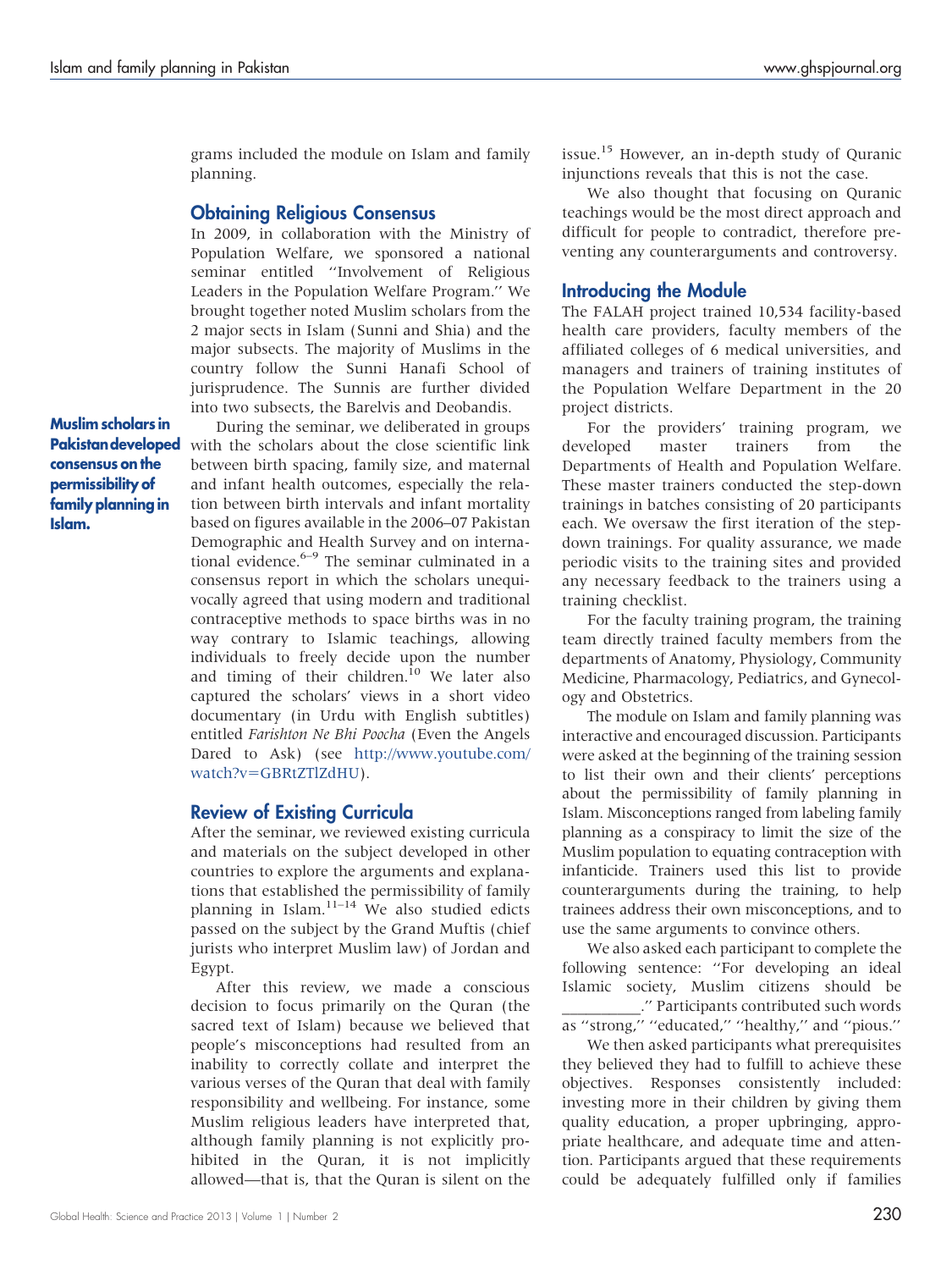spaced their births and had a manageable family size.

Next, we introduced the Quranic view on family wellbeing. Trainers explained that because the message of the Quran is for all times and that it provides its followers with a complete code of life, Muslims can seek guidance about contemporary issues by examining relevant principles laid down in the Quran.

Accordingly, trainers introduced participants to 6 specific verses of the Quran related to creating a healthy and pious family that have been cited in a number of materials on Islam and family planning.<sup>11-12</sup>

The starting point of the discussion was the Quranic verse that relates to spousal responsibility before entering matrimony:

#### Let those who find not the wherewithal for marriage keep themselves chaste, until Allah gives them means out of His grace.<sup>16(24:33)</sup>

This verse enjoins believers to enter into marriage *only* if one is capable of bearing the responsibility of raising a family and is in a position to meet the physical, social, and economic needs of the spouse and offspring. The explanation of this verse is that it is incumbent upon the husband to provide for the wellbeing and needs of his spouse and future offspring. If he is unable to do so, Allah advises him not to marry and to remain chaste until such time that Allah gives him the means to do so. The verse clearly outlines the concept of responsible parenthood, as marriage is not simply the union of individuals but also an institution for raising a family.

Next, participants discussed the meaning and interpretation of the following Quranic verse, which succinctly describes the attributes of a family:

And those who pray, ''Our Lord! Grant unto us wives and offspring who will be the comfort of our eyes, and give us (the grace) to lead the righteous.16(25:74)

The Holy Quran enjoins Muslims to ask Allah for spouses and children that bring peace and tranquility to the heart. Children who bring "comfort to the eyes" of the parents are those who are undoubtedly healthy, educated, wellbehaved, and devout Muslims. This requires a heavy investment of time and resources in the upbringing of children and meeting the requirements and needs of the spouse by providing

them with the requisite amount of attention and care.

In this next verse, the Quran has equated possessions and progeny and labeled them as a source of trial in this world:

And know ye that your possessions and your progeny are but a trial and that it is Allah with whom lies your highest reward.<sup>16(8:28)</sup>

The Quran equates offspring and material possessions, describing both as a source of trial and tribulation. The lack of possessions and offspring can become a source of great anguish for parents. Similarly, excess wealth and offspring can be a source of trial as parents can become preoccupied with concerns and worries of how to protect and look after them and hence become distracted from following religious injunctions. A state of moderation and balance is therefore the ideal that one must pursue.

In the next 2 verses, the Quran lays down the principle of prolonged breastfeeding that physiologically leads to spacing between pregnancies pointing to the permissibility and even encouragement of birth spacing.

The mothers shall give suck to their offspring (breastfeed) for two whole years.<sup>16(2:233)</sup>

In pain did his mother bear him, and in pain did she give him birth. The carrying of the (child) to his weaning is (a period of) thirty months.  $^{16(46:15)}$ 

In these verses, the Quran is categorical about establishing the right of the child to be breastfed for at least 2 years. Medical science has established that breastfeeding has numerous health benefits in terms of enhancing children's immunity and protecting them from infections, apart from being a sterile source of nutrition. Furthermore, prolonged (exclusive) breastfeeding leads to lactational amenorrhea that prevents pregnancy, resulting in spacing between births. This, in turn, allows the mother to recover her strength after delivery and ensures that the offspring continues to receive adequate nutrition and maternal attention.

In the contraceptive technology training session, we discussed the Lactational Amenorrhea Method in detail and explained that the effectiveness of breastfeeding in suppressing ovulation (and preventing pregnancy) is reduced once weaning starts, at which point exogenous contraceptives are needed to prevent pregnancy.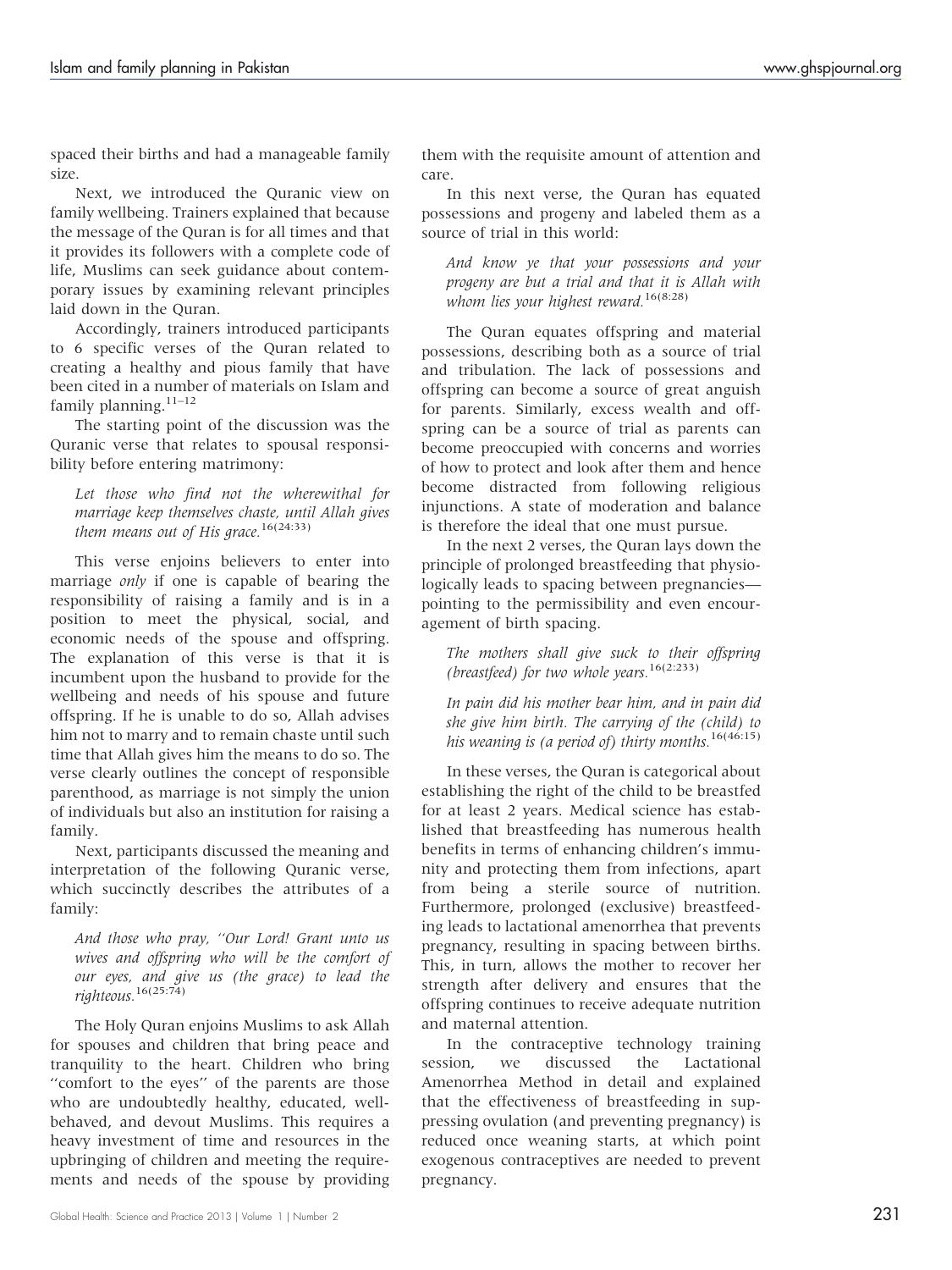We also showed the trainees a diagram that explained how exogenously administered hormonal contraceptives and breastfeeding follow the same mechanism acting on the hypothalamic pituitary pathway in the brain leading to a suppression of ovulation and prevention of pregnancy. We stressed that this is the principle that forms the basis of the permissibility of contraception in Islam.

The final verse discussed with the trainees relates to maternal health and wellbeing:

Your women are lands (tilth) for you; so approach your tilth when or how you will.<sup>16(2:223)</sup>

In this verse, the Quran has compared women's reproductive capability to the cultivable fields that produce food. All wise farmers know that they have to meet certain preconditions to obtain a good yield, such as providing nutrients to the soil, not sowing out of season, and giving gaps between cultivating the crops so that the soil can regain its productive capacity. Similarly, for families to reap healthy offspring, mothers' physiological needs have to be met in terms of providing proper diet and nutrients during and after pregnancy and allowing them to recoup their energy and strength lost during childbirth before becoming pregnant again. Through this metaphor, we can infer that the Quran once again reinforces the concept of birth spacing and also establishes women's rights to be respected and cared for.

Trainers also informed participants that Prophet Mohammad (peace be upon him, pbuh) never forbade Muslims to practice al-'azl (coitus interruptus, or the traditional family planning method of withdrawal), which was available to Muslims at that time.<sup>17–18</sup>As a result, the 5 major Islamic schools of thought (Hanafi, Maliki, Ja'fari [Imami], Hanbali, and Shafi) have permitted the practice of coitus interruptus.<sup>14,19</sup>

At this point, trainers synthesized the conversation and discussed some of the common arguments presented against family planning. For example, to counter the common argument that family planning is an attempt to check the growth of the Muslim population, trainers explained that the size of the Muslim community grew phenomenally after the advent of Islam not because of procreation but primarily because of the rapid conversions that took place, as a result of people being impressed by the message and pious conduct of the Prophet Mohammad (pbuh). Trainers also explained that family planning is not akin to infanticide, a practice explicitly prohibited in Islam, because it prevents the process that leads to the development of an infant.

Trainers also showed the video documentary of the endorsement of family planning by major religious scholars of Pakistan to further augment the arguments that had been discussed earlier. Trainers stressed that birth spacing helps save the lives of mothers and newborns. The trainers also provided participants with a list of edicts on Islam and family planning issued by Muslim scholars.

# EVALUATION METHODS

We conducted a situation analysis in 14 districts of 3 provinces of Pakistan (Khyber Pakhtunkhwa, Punjab, and Sindh) to assess the effect of the FALAH project, which included interviews with providers (both those who did and did not receive training). We randomly sampled 11 health facilities in each of the 14 districts and interviewed a total of 175 providers to assess their family planning knowledge. To assess the specific module on Islam and family planning, we held focus group discussions with providers before and after the training session to evaluate changes in perspectives and opinions regarding permissibility of family planning in Islam.

We also interviewed faculty members 2 years after the training to obtain their feedback on the overall training program, including on the Islam and family planning training module.

Finally, to measure impact of the FALAH project overall, which included several components to improve access to family planning, we conducted representative baseline and endline surveys of married women of reproductive age (ages 15 to 49) in 14 districts to measure changes in contraceptive prevalence and unmet family planning need. Security reasons prevented us from conducting the surveys in the remaining 6 project districts in the fourth province (Balochistan). In the 2008/09 baseline survey, we collected data from 10,604 women, and in the 2011/12 endline survey, from 12,403 women, through systematic random sampling of households. Each eligible married woman of reproductive age available in selected households was interviewed.

We submitted the evaluation proposal to the Institutional Review Board of the Population Council, which determined that the work met all requirements for informed consent and protection of confidentiality and that it was exempt

Verses from the Quran encourage infant breastfeeding for at least 2 years—establishing the principle of prolonged breastfeeding that leads to birth spacing.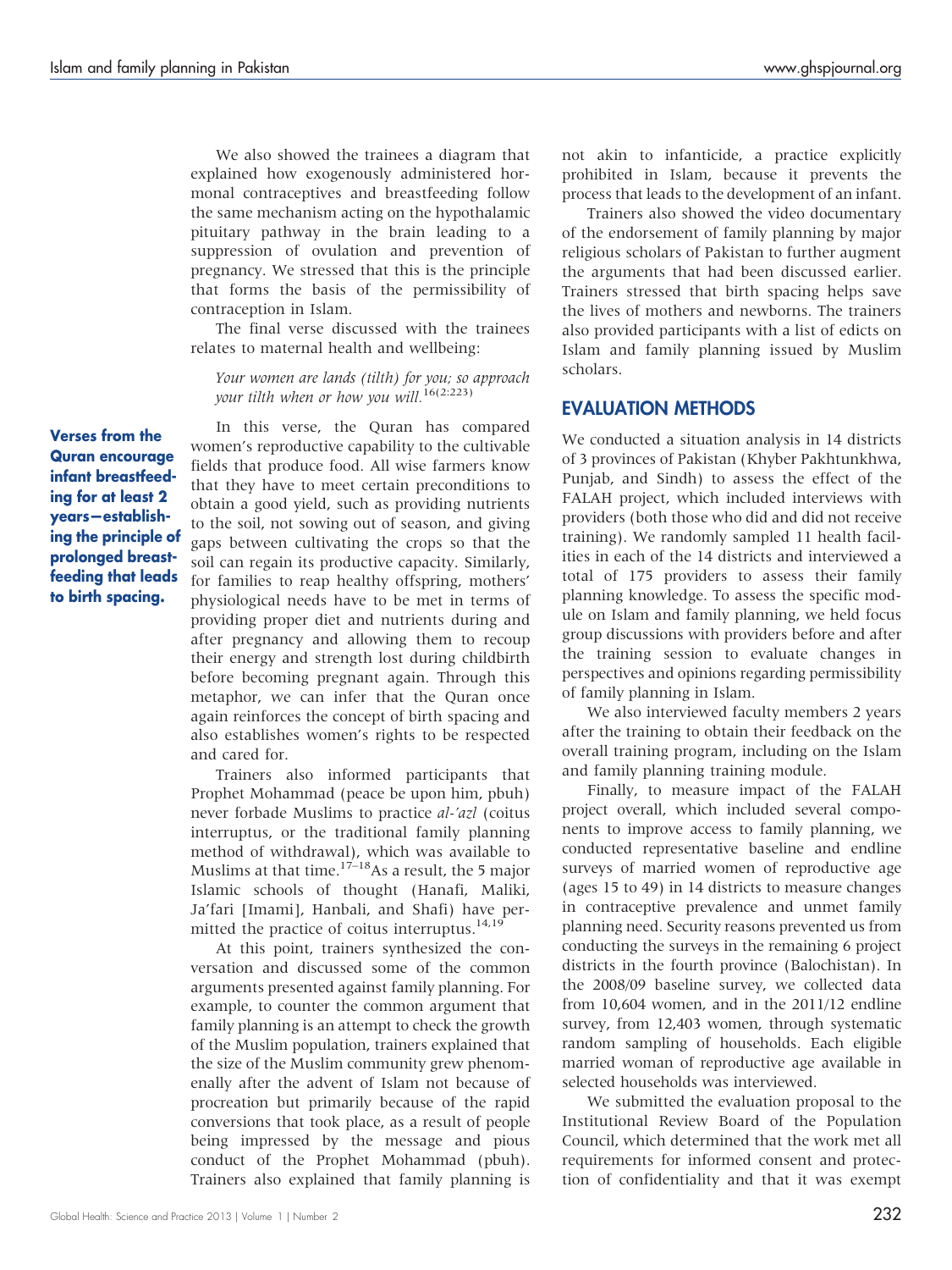from federal regulations because it represented minimal risk to the human subjects.

# RESULTS

The ''Basic Minimum Family Planning Contents'' training package with the module on Islam and family planning has been introduced to 174 faculty members of 6 major universities of Pakistan and their affiliated medical colleges: the University of Health Sciences Lahore; Dow University of Health Sciences Karachi; Khyber Medical University Peshawar; Shaheed Mohtarma Benazir Bhutto Medical University, Larkana; Peoples University of Medical and Health Sciences for Women Shaheed Benazirabad; and Liaquat University of Medical and Health Sciences, Jamshoro. The training module also has been incorporated into the teaching program conducted by the Population Welfare Program through its Regional Training Institutes all over Pakistan. This will undoubtedly ensure that existing as well as future providers continue to benefit from its contents.

# Perceptions of Medical College Faculty

Feedback from participants through follow-up interviews indicates that the module has helped medical college faculty address their own misconceptions and concerns that prevented them in the past from discussing the topic openly and candidly. Faculty members have also indicated that the module helped them provide appropriate responses to questions and arguments raised by students. Overall, the module has enhanced their level of confidence and made it easier to introduce the topic of family planning in a more convincing and non-controversial manner.

The module on Islam and family wellbeing has been most helpful as it allows us to answer queries of our students from a religious perspective. We explain that the concept of healthy timing and spacing of pregnancies is in consonance with Islamic teachings. We start our discussion by explaining the Lactational Amenorrhea Method and elaborate this by quoting Quranic verses. This greatly helps in establishing the permissibility of birth spacing and adoption of contraception in Islam.

> —Head of Department of Community Medicine, Quaid-e-Azam Medical College Bahawalpur

Faculty members also appreciated the video with the endorsement of religious scholars, which provides an additional level of support to their arguments and clarifies students' misconceptions.

# Knowledge and Perceptions of Health Care **Providers**

More of the trained providers had an accurate understanding of the birth spacing concept per the WHO-recommended definition of HTSP (38%) than untrained providers (5%). In addition, more of the trained providers (78%) accurately explained family planning as a means to ''plan your family according to your resources'' compared with untrained providers (50%). Both concepts were covered in the module on Islam and family planning.

In addition, group discussions with trained providers indicated that the module on Islam and family planning had changed their perceptions about the permissibility of family planning.

Before attending the training, I viewed family planning as a sin … My views are now completely changed. I will now become an advocate for family planning.

—Senior Medical Officer, Jaffarabad, Balochistan

# Effects on Contraceptive Use

Although it is difficult to tease out the impact of the training component of the FALAH project through the situation analysis, overall we found that facilities with trained providers received, on average, 60% more family planning clients over a 6-month period prior to the assessment compared with facilities with untrained providers.<sup>20</sup>

In the 3.5 year-period of active program implementation, we found an overall increase of 9 percentage points in contraceptive prevalence in the program implementation districts— from about 29% to 38% (see [Figure](#page-6-0)).<sup>20–21</sup> We emphasize that this can in no way be attributed solely to the training as there were many additional inputs that facilitated clients' access to family planning services, yet the importance of the Islam and family planning module cannot be underestimated.

# **DISCUSSION**

Until recently, the public-sector family planning program in Pakistan did not make any serious attempt to seek the support of religious scholars in openly approving family planning. Other Muslim countries, such as Bangladesh, Egypt, Indonesia,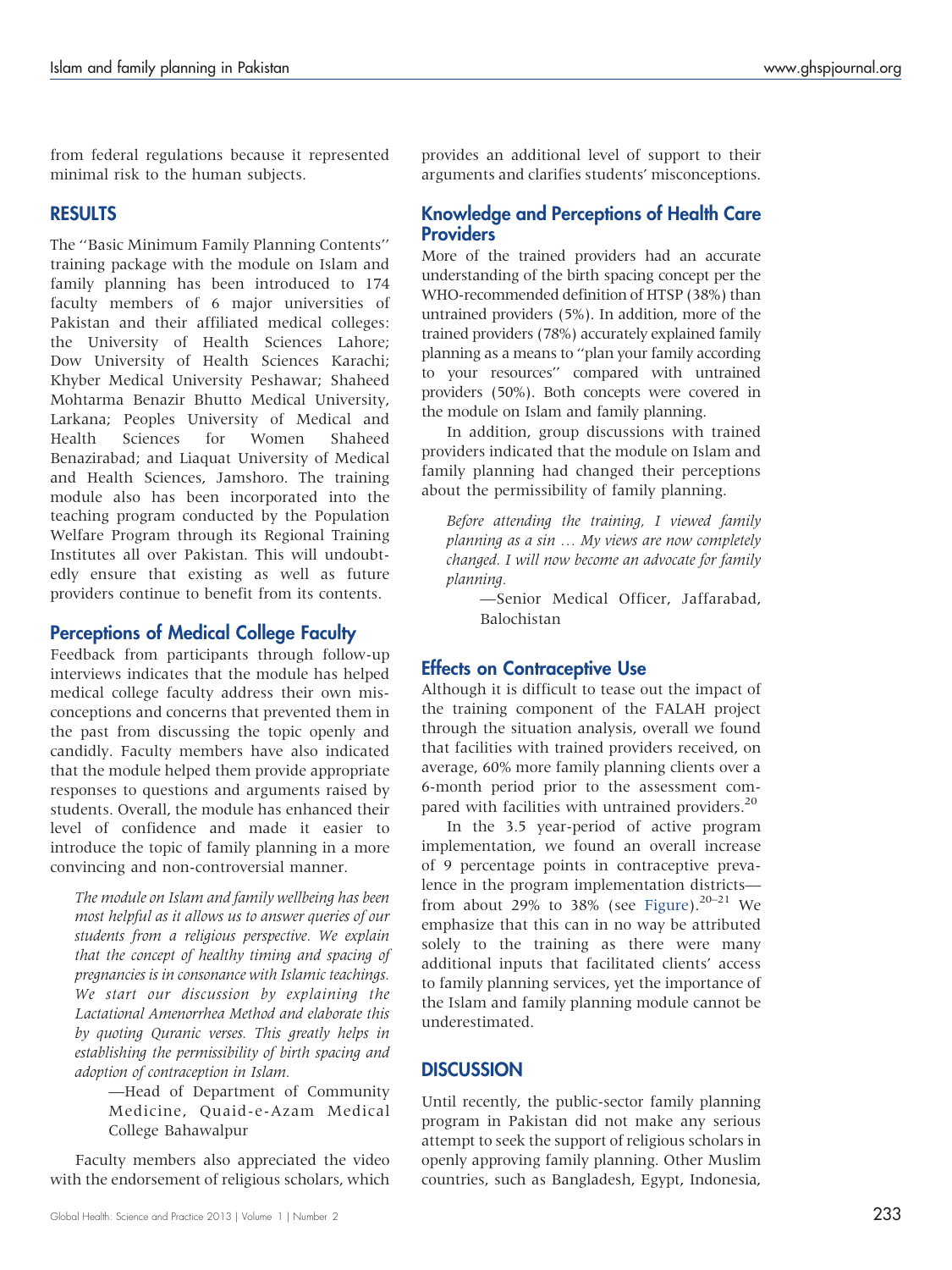<span id="page-6-0"></span>

Iran, and Tunisia, obtained endorsement from religious scholars much earlier, contributing to the success of their family planning programs. For instance:

- Morocco organized the Rabat Conference on Family Planning in 1971.
- Iran issued a national family planning policy in 1989 that the highest religious authorities had endorsed. Iranian religious leaders collaborated with health practitioners to promote family planning, using not only electronic and print media but also the pulpit of the mosques. In a span of 20 years, contraceptive prevalence in Iran rose from 37% to 73%.<sup>15,22–23</sup>
- Bangladesh made concerted efforts early on in its family planning program to educate Muslim clergy about the health rationale of family planning.22 Indonesia arranged a congress on Islam and Population Policy in 1990. Religious leaders have been invited to participate in seminars and workshops with the goal of increasing their family planning knowledge, influencing their attitudes about

contraception, and motivating them to advocate family planning.<sup>24</sup>

- In a survey in Jordan, religious leaders who said that they believed family planning was acceptable in Islam registered significantly higher agreement scores ( $P<.001$ ) on statements about the benefits of family planning than those who said that family planning was not allowed or who were uncertain.<sup>25</sup> This suggested that religious leaders should not be ignored as potential proponents of family planning.
- Egypt obtained edicts supporting family planning from scholars at Al-Azhar University, the most reputed seat of Muslim learning, and Egypt's Grand Mufti publicly proclaimed that family planning was allowed in Islam.26

Our decision to include a module on the Islamic perspective on family planning in the training curricula for providers and medical faculty was indeed timely in not only removing misconceptions but also promoting family planning in Pakistan. Other countries that have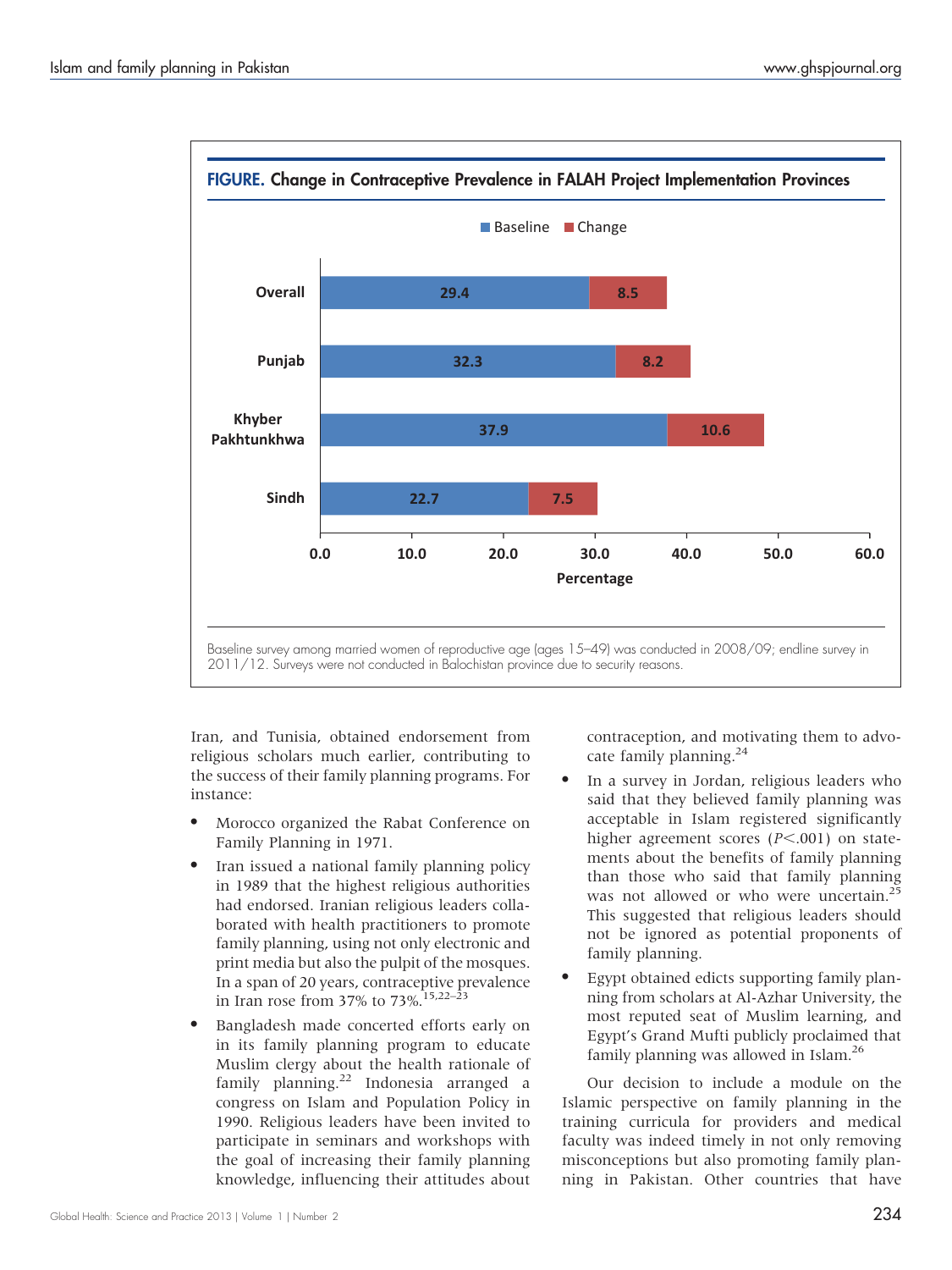sizeable Muslim populations with low rates of contraceptive prevalence could benefit from this module, particularly those countries that grapple with inhibitions to adopting family planning on religious grounds, such as Afghanistan, Chad, Mali, Mozambique, and Niger.

Acknowledgments: The FALAH project was funded by the United States Agency for Development (USAID) as part of a cooperative agreement with the Population Council. The authors take full responsibility for the analysis and interpretation of the results.

Competing Interests: None declared.

# **REFERENCES**

- 1. National Institute of Population Studies (NIPS) [Pakistan], Macro International Inc. Pakistan Demographic and Health Survey 2006–07. Islamabad, Pakistan: NIPS and Macro International Inc; 2008. Available from: [http://www.measuredhs.com/pubs/](http://www.measuredhs.com/pubs/pdf/FR200/FR200.pdf) [pdf/FR200/FR200.pdf](http://www.measuredhs.com/pubs/pdf/FR200/FR200.pdf)
- 2. Mumtaz Z, Salway S. 'I never go anywhere': extricating the links between women's mobility and uptake of reproductive health services in Pakistan. Soc Sci Med. 2005;60(8):1751–1765. [CrossRef](http://dx.doi.org/10.1016/j.socscimed.2004.08.019). [Medline](http://www.ncbi.nlm.nih.gov/pubmed/15686807)
- 3. Casterline JB, Sathar ZA, ul Haque M. Obstacles to contraceptive use in Pakistan: a study in Punjab. Stud Fam Plann. 2001;32(2):95–110. [CrossRef](http://dx.doi.org/10.1111/j.1728-4465.2001.00095.x). [Medline](http://www.ncbi.nlm.nih.gov/pubmed/11449867)
- 4. Raza H, Sheraz A, Zafar R, Khan N, Ali H. Effect of Islamic perception on family planning practices. OIDA Int J Sust Dev. 2012;5(3):85–96. Available from: [http://papers.ssrn.com/](http://papers.ssrn.com/sol3/papers.cfm?abstract_id=2172546) [sol3/papers.cfm?abstract\\_id](http://papers.ssrn.com/sol3/papers.cfm?abstract_id=2172546)=2172546
- 5. Ali M, Ushijima H. Perceptions of men on role of religious leaders in reproductive health issues in rural Pakistan. J Biosoc Sci. 2005;37(1):115–122. [CrossRef](http://dx.doi.org/10.1017/S0021932003006473). [Medline](http://www.ncbi.nlm.nih.gov/entrez/query.fcgi?cmd=Retrieve&db=PubMed&list_uids=15688575&dopt=Abstract)
- 6. Conde-Agudelo A, Belizán JM. Maternal morbidity and mortality associated with interpregnancy interval: cross sectional study. BMJ. 2000;321(7271):1255–1259. [CrossRef.](http://dx.doi.org/10.1136/bmj.321.7271.1255) [Medline](http://www.ncbi.nlm.nih.gov/entrez/query.fcgi?cmd=Retrieve&db=PubMed&list_uids=11082085&dopt=Abstract)
- 7. Conde-Agudelo A, Rosas-Bermúdez A, Kafury-Goeta AC. Birth spacing and risk of adverse perinatal outcomes: a meta-analysis. JAMA. 2006;295(15):1809–1823. [CrossRef.](http://dx.doi.org/10.1001/jama.295.15.1809) [Medline](http://www.ncbi.nlm.nih.gov/entrez/query.fcgi?cmd=Retrieve&db=PubMed&list_uids=16622143&dopt=Abstract)
- 8. DaVanzo J, Razzaque A, Rahman M, Hale L, Ahmed K, Khan MA, et al. The effects of birth spacing on infant and child mortality, pregnancy outcomes, and maternal morbidity and mortality in Matlab, Bangladesh. Rand Labor and Population Working Paper Series, WR-198. Santa Monica, CA: Rand Corporation; 2004. Available from: [http://www.rand.org/](http://www.rand.org/content/dam/rand/pubs/working_papers/2004/RAND_WR198.pdf) [content/dam/rand/pubs/working\\_papers/2004/RAND\\_](http://www.rand.org/content/dam/rand/pubs/working_papers/2004/RAND_WR198.pdf) [WR198.pdf](http://www.rand.org/content/dam/rand/pubs/working_papers/2004/RAND_WR198.pdf)
- 9. Rutstein SO. Effects of preceding birth intervals on neonatal, infant and under-five years mortality and nutritional status in developing countries: evidence from the demographic and health surveys. Int J Gynaecol Obstet. 2005;89 Suppl 1:S7–S24. [CrossRef](http://dx.doi.org/10.1016/j.ijgo.2004.11.012). [Medline](http://www.ncbi.nlm.nih.gov/pubmed/15820369)
- 10. Ministry of Population Welfare (Pakistan). National seminar on ''Involvement of religious leaders in population welfare

program.'' Islamabad, Pakistan: Ministry of Population Welfare; 2009. Available from: [http://www.falah.org.pk/app/Other\\_](http://www.falah.org.pk/app/Other_Resources/Ulema_Seminar.pdf) [Resources/Ulema\\_Seminar.pdf](http://www.falah.org.pk/app/Other_Resources/Ulema_Seminar.pdf)

- 11. Omran AR. Islami Meeras Main Khandani Mansooba bandi [Family planning in the legacy of Islam]. Islamabad, Pakistan: UNFPA; 1994. Urdu.
- 12. Mahmood T. Family planning: the Muslim viewpoint. New Delhi, India: Vikas Publishing House; 1977.
- 13. Mason J, Freij LS, Muhuhu P, Lane C, Berhane E. Mobilizing Muslim religious leaders for reproductive health and family planning at the community level: a training manual. Washington, DC: USAID and Extending Service Delivery Project. Available from: [http://www.intrahealth.org/](http://www.intrahealth.org/~intrahea/files/media/training-innovations-and-provider-performance/best_practices_religious_leaders.pdf)~intrahea/files/media/ [training-innovations-and-provider-performance/best\\_practices\\_](http://www.intrahealth.org/~intrahea/files/media/training-innovations-and-provider-performance/best_practices_religious_leaders.pdf) [religious\\_leaders.pdf](http://www.intrahealth.org/~intrahea/files/media/training-innovations-and-provider-performance/best_practices_religious_leaders.pdf)
- 14. Phulwari SMJ. Islam aur khandani mansooba bandi [Islam and family planning]. Lahore: Pakistan: Family Planning Association of Pakistan; 2005. Urdu.
- 15. Roudi-Fahimi F. Islam and family planning. Washington, DC: Population Reference Bureau; 2004. Available from: [http://](http://www.prb.org/pdf04/IslamFamilyPlanning.pdf) [www.prb.org/pdf04/IslamFamilyPlanning.pdf](http://www.prb.org/pdf04/IslamFamilyPlanning.pdf)
- 16. Ali AY, translator. The holy Qur'an. Ware, Hertfordshire, UK: Wordsworth Edition Limited; 2000.
- 17. Al-Bukhari MI. Sahih al-Bukhari [Authentic (hadeeth compiled by) al-Bukhari]. Beirut, Lebanon: Dar al-Jil; 1895. 9 vol. in 3 books. Arabic.
- 18. Ibn al-Hajjaj M. Sahih Muslim [Authentic (hadeeth compiled by) Muslim]. Beirut, Lebanon: Dar al-Fikr; 1983. 5 vols. Arabic.
- 19. Al-Zuhaili W. Al-fiqh al-Islami wa addillatuh [Islamic jurisprudence and its evidence]. Damascus, Syria: Dar al-Fikr; 1984. Arabic.
- 20. Mahmood A, Arshad MJ, Sadiq M. Situation analysis of health facilities with special reference to family planning services in Pakistan. Islamabad, Pakistan: Population Council; 2012. Available from: [http://www.popcouncil.org/pdfs/2012RH\\_](http://www.popcouncil.org/pdfs/2012RH_FALAH_SituationAnalysisReport.pdf) [FALAH\\_SituationAnalysisReport.pdf](http://www.popcouncil.org/pdfs/2012RH_FALAH_SituationAnalysisReport.pdf)
- 21. Mahmood A. Birth spacing and family planning uptake in Pakistan: evidence from FALAH. Islamabad, Pakistan: Population Council; 2012. Available from: [http://www.popcouncil.org/](http://www.popcouncil.org/pdfs/2012RH_FALAH-EndlineReport.pdf) [pdfs/2012RH\\_FALAH-EndlineReport.pdf](http://www.popcouncil.org/pdfs/2012RH_FALAH-EndlineReport.pdf)
- 22. Boonstra H. Islam, women and family planning: a primer. Guttmacher Report on Public Policy. 2001;4(6):4–7. Available from: [http://www.guttmacher.org/pubs/tgr/04/6/gr040604.](http://www.guttmacher.org/pubs/tgr/04/6/gr040604.pdf) [pdf](http://www.guttmacher.org/pubs/tgr/04/6/gr040604.pdf)
- 23. Aghajanian A. A new direction in population policy and family planning in the Islamic Republic of Iran. Asia Pac Popul J. 1995;10(1):3–20. [Medline](http://www.ncbi.nlm.nih.gov/entrez/query.fcgi?cmd=Retrieve&db=PubMed&list_uids=12319483&dopt=Abstract)
- 24. Adioetomo SM. The role of religion in the construction of the small family norm in Java, Indonesia. J Popul. 1995;1(1):107– 129.
- 25. Underwood C. Islamic precepts and family planning: the perceptions of Jordanian religious leaders and their constituents. Int Fam Plan Perspect. 2000;26(3):110–117, 136. [CrossRef](http://dx.doi.org/10.2307/2648299)
- 26. Hata K. Men should take part in family planning. An interview with the Grand Mufti. Integration.1994;(41):12. [Medline](http://www.ncbi.nlm.nih.gov/entrez/query.fcgi?cmd=Retrieve&db=PubMed&list_uids=12288252&dopt=Abstract)